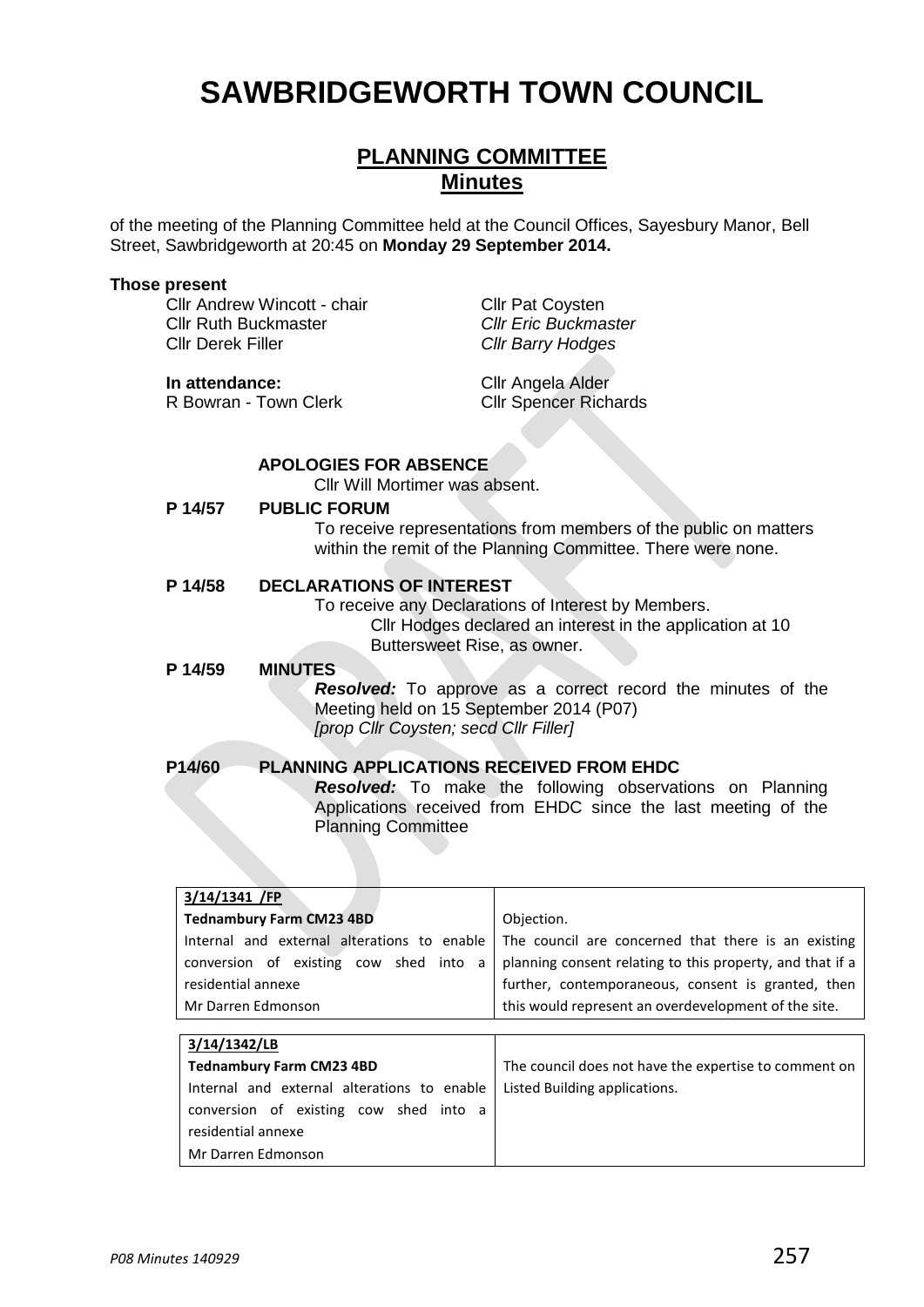| 3/14/1597/FP                                                  |                                                      |
|---------------------------------------------------------------|------------------------------------------------------|
|                                                               |                                                      |
| 10 Buttersweet Rise, CM21 9HD                                 | No comment. The applicant is a member of council     |
| Porch to front elevation                                      | committee members declared a non-<br>all<br>and      |
| Mr Barry Hodges                                               | pecuniary interest in this application.              |
|                                                               |                                                      |
| 3/14/1607/FO                                                  |                                                      |
| 21 Knight Street CM21 9AT                                     | Objection.                                           |
| Variation of approved plans to include single                 | The council objected to the previous application for |
| extension.<br>Roof<br>lights<br>storey<br>rear<br>to          | this site on the grounds of overdevelopment within   |
| accommodate<br>$I$ oft<br>conversion.<br>Revised              | the town centre conservation area. This application  |
| fenestration, garage conversion and porch.                    | seeks to further intensify the usage of the site.    |
| Mr & Mrs Robert Church                                        | Comments from Herts Highways are also noted.         |
|                                                               |                                                      |
| 3/14/1582/FP                                                  |                                                      |
| <b>Plymouth House CM21 9AE</b>                                | No Objection                                         |
| Extension to roof to enable conversion of office              |                                                      |
| building to $4 \times 1$ bed and $1 \times 2$ bed apartments. |                                                      |
| Alteration to fenestration. 2 x rear dormers.                 |                                                      |
| Mr John Goodwin                                               |                                                      |
|                                                               |                                                      |
| 3/14/1622/FP                                                  |                                                      |
| Lamu, Spellbrook CM23 4AU                                     | No Objection                                         |
| Single storey rear extension                                  |                                                      |
| Mr P Wickham                                                  |                                                      |
|                                                               |                                                      |
| 3/14/1639/FP                                                  |                                                      |
| <b>Rivers Hospital CM21 0HH</b>                               | No Objection                                         |
| Extend temporary permission of a single storey                |                                                      |
| portacabin extension on steel frame with link to              |                                                      |
| main building.                                                |                                                      |
| Ramsay Healthcare                                             |                                                      |
|                                                               |                                                      |
|                                                               |                                                      |

## **P 14/61 LATE PLANNING APPLICATIONS**

To consider any Planning Applications received from EHDC following the publication of the meeting agenda and received before 26 September 2014.

There were none

| 3/14/1547/FP                                                                                                                |                                                                                                                                                                                                                                              |
|-----------------------------------------------------------------------------------------------------------------------------|----------------------------------------------------------------------------------------------------------------------------------------------------------------------------------------------------------------------------------------------|
| 50 London Road CM21 9JN                                                                                                     | No Objection.                                                                                                                                                                                                                                |
| Construction of a new sales building following<br>demolition of existing sales, car wash and jet<br>wash<br>Shell UK Retail | Officers should have due regard for potential<br>additional noise and litter nuisance.<br>Officers should ensure that the existing Right of<br>Way through the site is maintained, this is not<br>clearly designated in the plans submitted. |

# **P 14/62 PLANNING DECISIONS MADE BY EHDC**

To receive planning decisions made by EGHDC, the Town Councils comments are shown in brackets.

There were none